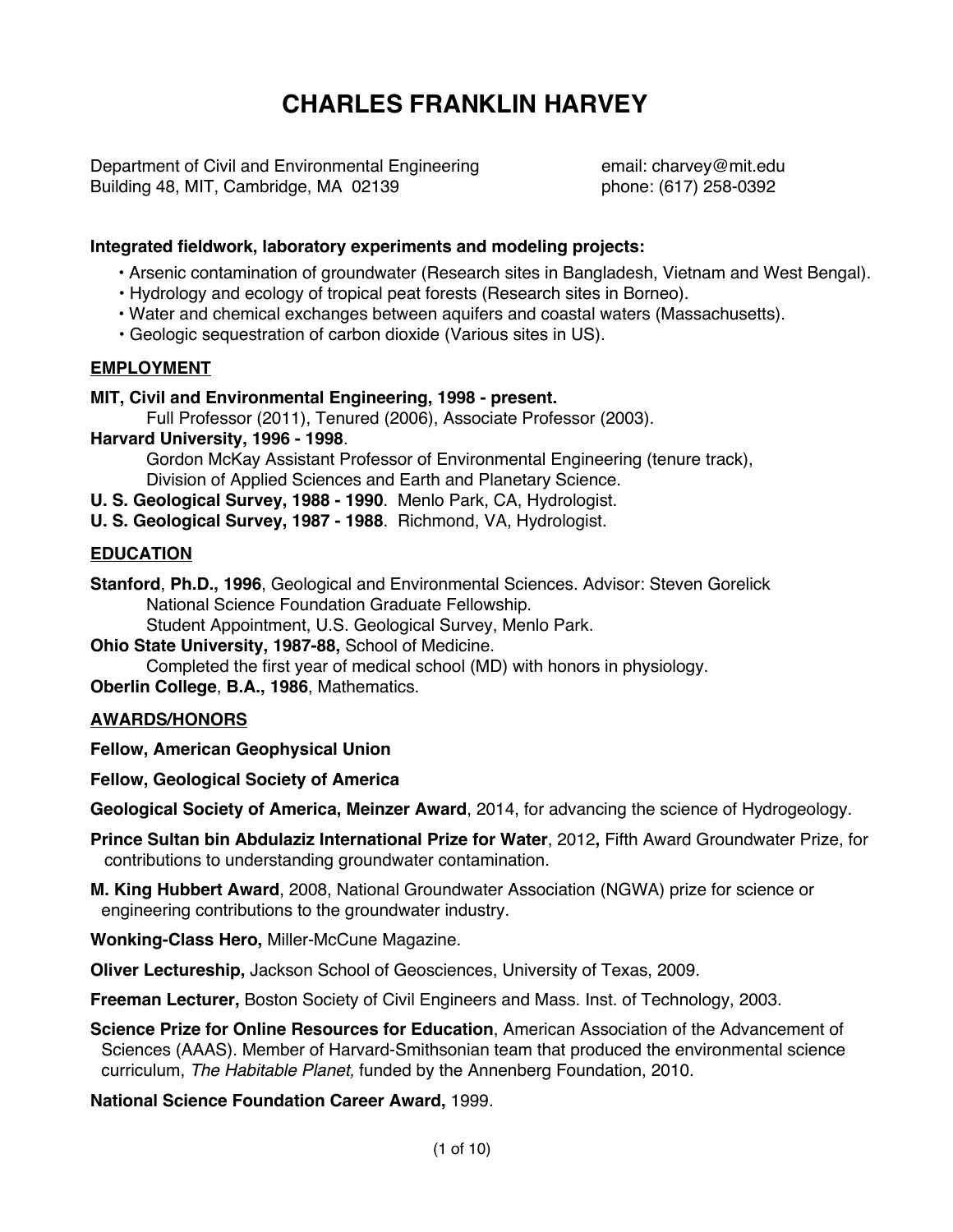# **ACTIVITIES and SERVICES**

- Elected member of Faculty Policy Committee, MIT.
- Oversight Panel for Critical Zone Observatories, National Science Foundation.
- National Academy of Science committee to review the everglades aquifer storage and recovery program.
- Visiting committee to review the department of Earth Systems Science in the school at Stanford.
- Provided content and film for "Haze, It's Complicated" a documentary film about peat fires in Southeast Asia. Best Feature, 11th Kuala Lumpur Eco Film Festival, 2018; Award of Excellence, IndiFest 2018 Film Awards
- AAAS expert panel to evaluate and guide the Vermont Experimental Program to Stimulate Competitive Environmental Research (EPSCOR).
- Board of Directors *the Arsenic Foundation* (residing at Harvard University)
- Board of Directors *Sea Change* (a nonprofit organization mediating environmental disputes).
- Panel member for the Department of Energy's workshop *Basic Research for Geosciences; Facilitating 21st Century Energy Systems*.
- Technical Outreach in Service to Communities (TOSC) appointed by EPA for Cape Cod.
- Organizer of National Science Foundation sponsored workshop on the future of the Ganges-Brahmaputra Delta, held in Bangladesh, 2003.
- Member of National Science Foundation expert panel to assess the effects of the 2004 tsunami on Sri Lanka's groundwater.
- Associate Editor for *Water Resources Research* and *Hydrogeology*.
- Reviewer for *Nature*, *Science*, *Proceedings of the National Academy of Science*, and many journals.
- Scientific Advisory Committees for Conferences including: Chapman Conference, *Arsenic in Asian Environments,* 2009; *Bringing Groundwater Quality Research to the Watershed Scale,* IAH/AIH, IAHS/AISH, Ontario, 2004; *International Conference on Finite Element Models, Solving Groundwater Problems*, Czech Republic, 2004; *Reactive Transport*, AGU/EGU/HIS *International Workshop on Groundwater Hydrology*, Berkeley, 2002; Gordon Conference on *Flow in Porous Media*, 2002.

## **CONSULTING**

- Founding Scientific Advisor to C12, a private venture for geologic sequestration of carbon dioxide that raised over \$200 million in capital. (Flamed-out when it became clear there would be no serious national program to reduce carbon emissions.)
- Expert Witness for the NAACP, testifying for the clean-up of coal ash basins in the Southeast US.
- Review of US Army's plan for remediating arsenic contamination at the Fort Devens Superfund site, US Army.
- Government of Singapore (PUB), oversight of the assessment of Singapore's groundwater resources.
- World Bank, India, development of hydrologic modeling capabilities in India, member of Hydrology Expert Facility.
- Kronick, Moskovitz, Tiedemann and Girard, expert testimony to the California Water Board.
- Industrial Economics, Cambridge Massachusetts, evaluation of proposed EPA regulations for: (i) the paint industry, (ii) fly ash disposal from power plants, and; (iii) Re-use of waste foundry sands.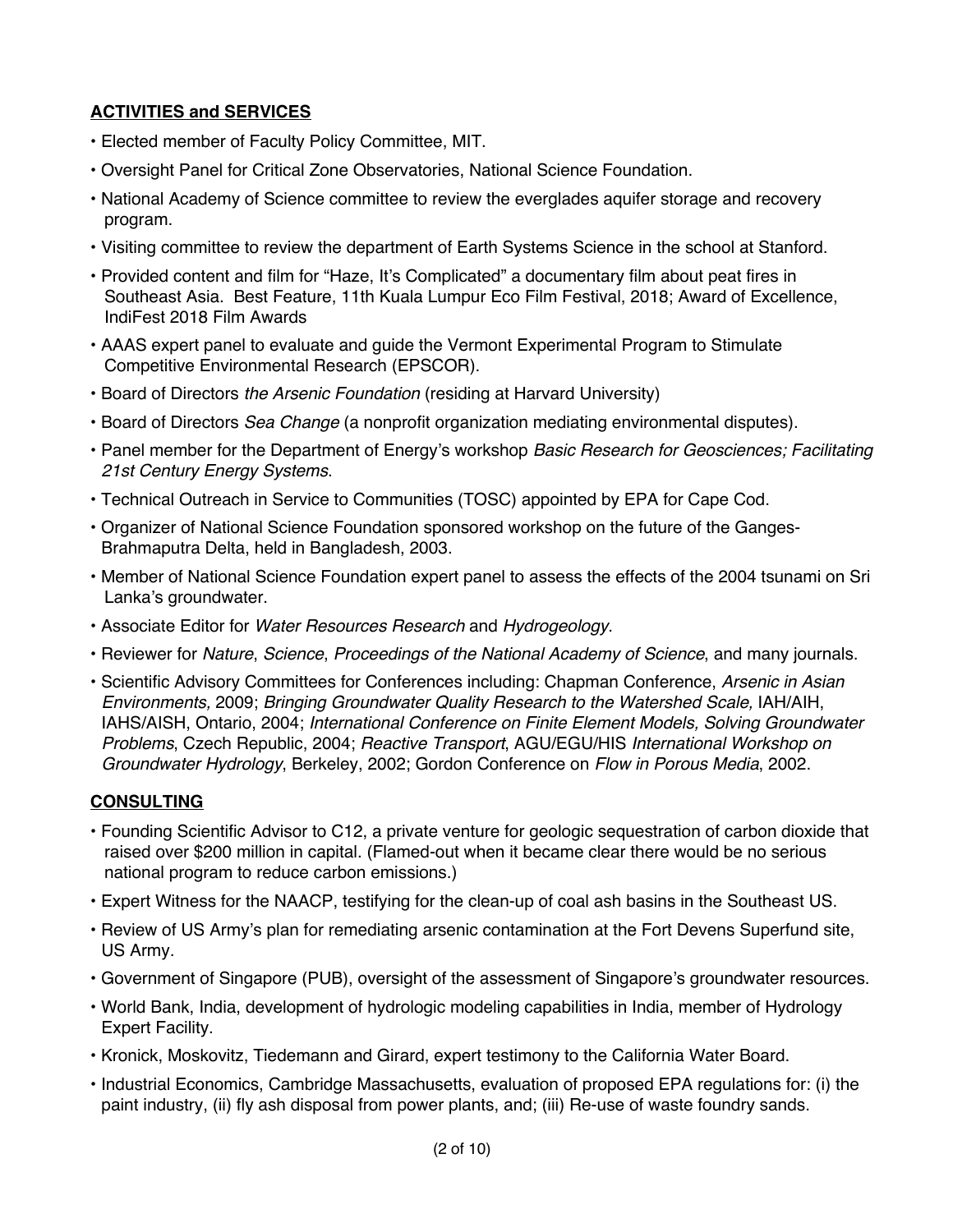- Shell Oil, assessment of carbon sequestration strategies in sediments off the coast of New York.
- MacGillifrey Films, technical consultant for IMAX films.
- Kleiner Perkins Caufield & Byers, evaluation of novel water treatment systems.
- Arthur D. Little, groundwater cleanup of Belarusian military bases.

# **PATENTS**

- *Characterization of Subsurface CO2 Sequestration Reservoirs by Air Injection*, U.S. Patent No.  $61/241,504$ , used to test potential sites for  $CO<sub>2</sub>$  sequestration.
- *High-Resolution Differential Pressure Sensor*, U.S. Patent No. 12/611,454, used to record continuous measurements of groundwater fluxes.

## **PUBLICATIONS SINCE 2000**

- Drainage Canals in Southeast Asian Peatlands Increase Carbon Emissions, 2021, **AGU Advances**, (Nathan C. Dadap, Alison M. Hoyt, Alexander R. Cobb, Doruk Oner, Mateusz Kozinski, Pascal V. Fua, Krishna Rao, Charles F. Harvey, Alexandra G. Konings)
- Evaluation of a field kit for testing arsenic in paddy soil contaminated by irrigation water, 2021, **Geoderma**, (Linden B. Huhmann and Charles F. Harvey and Jason Gross and Anjal Uddin and Imtiaz Choudhury and Kazi M. Ahmed and John M. Duxbury and Benjamin Bostick and Alexander van Geen)
- Carbon storage capacity of tropical peatlands in natural and artificial drainage networks, 2020, **Environmental Research Letters,** (Cobb, Alexander R., Rene Dommain, Fangyi Tan, Hwee En Heng, C.F. Harvey)
- Widespread Subsidence and Carbon Emissions across Southeast Asian Peatlands, 2020**, Nature Geoscience***,* (Alison Hoyt, E. Chaussard, and Charles F Harvey)
- Geochemical transformations beneath man-made ponds: Implications for arsenic mobilization in South Asian aquifers. **Geochimica et Cosmochimica Acta,** (M. Stahl and C.F. Harvey)
- Origin of Groundwater Arsenic in a Rural Pleistocene Aquifer in Bangladesh Depressurized by Distal Municipal Pumping, 2020, **Water Resources Research,** (Mozumder, M. R. H., Michael, H. A., Mihajlov, I., Khan, M. R., Knappett, P. S. K., Bostick, B. C., Mailloux, B. J., Ahmed, K. M., Choudhury, I., Koffman, T., Ellis, T., Whaley‐Martin, K., San Pedro, R., Slater, G., Stute, M., Schlosser, P., & Geen, A.)
- High-arsenic groundwater in the southwestern Bengal Basin caused by a lithologically controlled deep flow system, 2019, **Geophysical Research Letters**, (Khan, Mahfuzur R, H. A. Michael, B. Nath, B. L. Huhmann, C. F. Harvey, A. Mukherjee, I. Choudhury, M. Chakraborty, M. S. Ullah, K. M. Ahmed, S. L. Goodbred, P. Schlosser, B. C. Bostick, B. J. Mailloux, T. Ellis, A. van Geen)
- Scalar Simulation and Parameterization of Water‐Table Dynamics in Tropical Peatlands, 2019. Water **Resources Research**, (Alexander Cobb and Charles F Harvey)
- Quantifying Riverine Recharge Impacts on Redox Conditions and Arsenic Release in Groundwater Aquifers Along the Red River, Vietnam, 2019, **Water Resources Research** (Nghiem, Athena A, Mason O Stahl, Brian J Mailloux, Tran Thi Mai, Pham Thi Trang, Pham Hung Viet, Charles F Harvey, Alexander Van Geen, and Benjamin C Bostick)
- Satellite Soil Moisture Observations Predict Burned Area in Southeast Asian Peatlands, 2019, **Environmental Research Letters**, (Dadap, Nathan C, Alexander R Cobb, Alison M Hoyt, Charles F Harvey, and Alexandra G Konings.).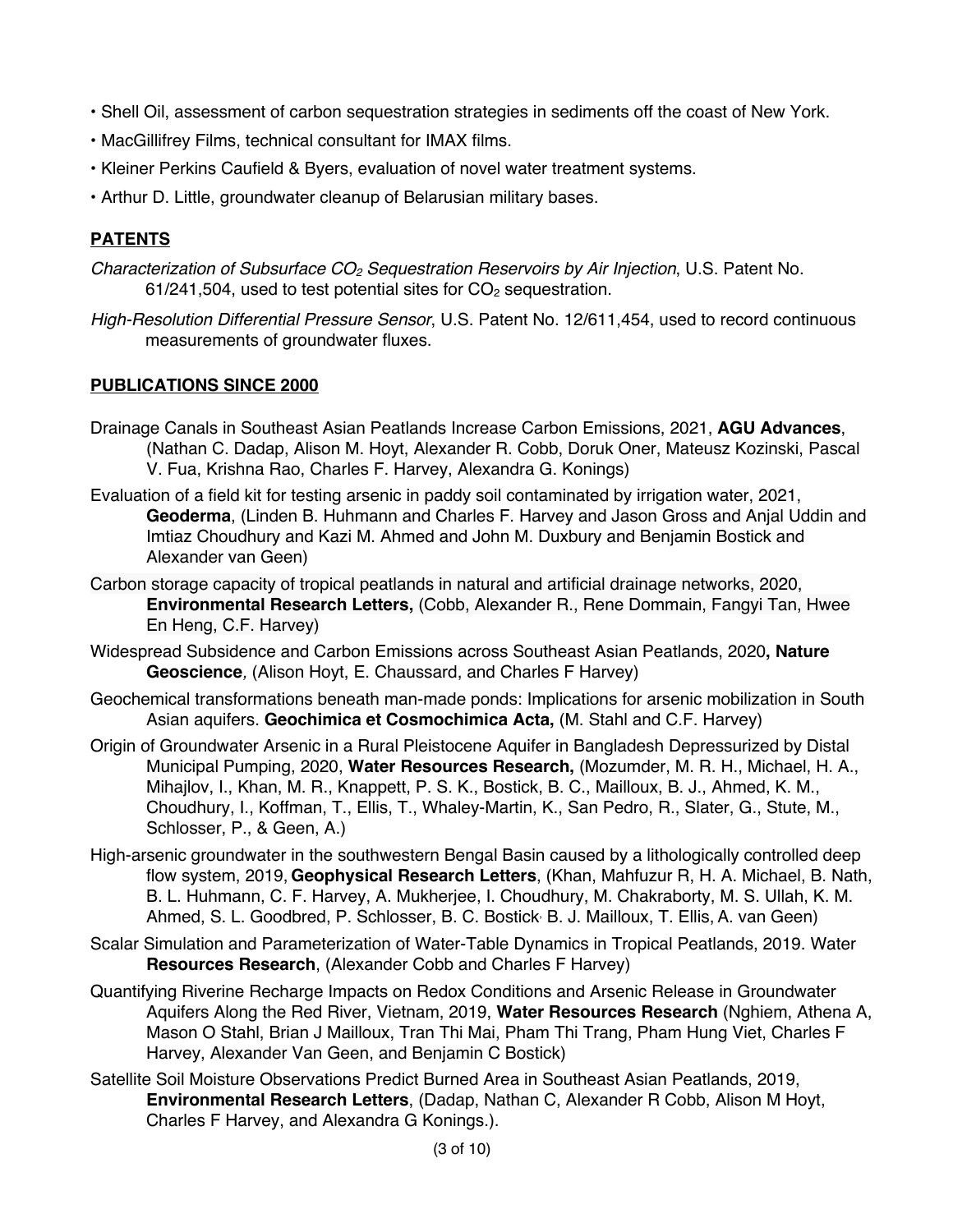- From Canals to the Coast: Dissolved Organic Matter and Trace Metal Composition in Rivers Draining Degraded Tropical Peatlands in Indonesia, 2019, **Biogeosciences Discussions**, (Gandois, Laure, Alison M Hoyt, Stéphane Mounier, Gaël Le Roux, Charles Franklin Harvey, Adrien Claustres, Mohammed Nuriman, and Gusti Anshari).
- CO2 Emissions from an Undrained Tropical Peatland: Interacting Influences of Temperature, Shading and Water Table Depth, 2019, **Climate Change Biology**, (Alison M. Hoyt, Laure Gandois, Jangarun Eri, Fuu Ming Kai, Charles F. Harvey, Alexander R. Cobb)
- Inversion of High-Arsenic Soil for Improved Rice Yield in Bangladesh, 2019, **Environmental Science & Technology**, American Chemical Society. (Huhmann, B., C. F Harvey, Anjal Uddin, I. Choudhury, Kazi Matin Ahmed, J. Duxbury, T. Ellis, and A. Van Geen.)
- Changes in Arsenic Exposure in Araihazar, Bangladesh from 2001 through 2015 Following a Blanket Well Testing and Education Campaign, 2019, **Environment International** 125. Pergamon: 82–89. (Huhmann, Brittany L, Charles F Harvey, Ana Navas-Acien, Joseph Graziano, Faruque Parvez, Yu Chen, Maria Argos, Alauddin Ahmed, A K M Rabiul Hasan, and Habibul Ahsan)
- Tropical Peatland Carbon Storage Linked to Global Latitudinal Trends in Peat Recalcitrance, 2018, **Nature Communications**, (Hodgkins, S.B., C.J. Richardson, R. Dommain, H. Wang, P.H. Glaser, B. Verbeke, B. Winkler, B. Rose, A.R Cobb, V.I. Rich, M. Missilmani, C.F. Harvey)**.**
- Smoke Radiocarbon Measurements from Indonesian Fires Provide Evidence for Burning of Millennia-Aged Peat, 2018, **Proceedings of the National Academy of Sciences**, (Wiggins, E., Czimczik, G.M., Santos, Y. Chen, X. Xu, S.R. Holden, J.T. Randerson, C.F. Harvey, F.M Kai, E.Y. Liya).
- How Temporal Patterns in Rainfall Determine the Geomorphology and Carbon Fluxes of Tropical Peatlands, **Proceedings of the National Academy of Science**, 2017, (Cobb, A. R., A. Hoyt, L. Gandois , J. Eri , R. Dommain , K. A. Salim , Fuu Ming Kai , Nur Haji Su'ut , C. F. Harvey).
- Denial of Long‐Term Issues with Agriculture on Tropical Peatlands Will Have Devastating Consequences, 2017, **Global Change Biology**, (Wijedasa, L. S., et al.**).**
- Field Study of Rice Yield Diminished by Soil Arsenic in Bangladesh." **Environmental Science and Technology**, 2017, (Huhmann, B. L., C. F. Harvey, Anjal Uddin, I. Choudhury, Kazi M Ahmed, J. M Duxbury, B. C Bostick, and A. Van Geen.)
- Temperature and Burning History Affect Emissions of Greenhouse Gases and Aerosol Particles from Tropical Peatland Fire. (Kuwata, Mikinori, Fuu Ming Kai, Liudongqing Yang, Masayuki Itoh, Haris Gunawan, and Charles F Harvey) **Journal of Geophysical Research-Atmospheres** 122, no. 2 (2017): 1281–92.
- Arsenic Oxyanion Binding to NOM from Dung and Aquaculture Pond Sediments in Bangladesh: Importance of Site-Specific Binding Constants. (Lin, Tiffany Y, S. Hafeznezami, L. Rice, J. Lee, A. Maki, T. Sevilla, M. Stahl, R. Neumann, C.F. Harvey, and IH M. Suffet. ") **Applied Geochemistry** 78 (2017): 234–40.
- Megacity Pumping and Preferential Flow Threaten Groundwater Quality, **Nature Communications**, 2016, (Khan, M. R. et al.).
- Vulnerability of Low-Arsenic Aquifers to Municipal Pumping in Bangladesh, **Journal of Hydrology**, 2016, (Knappett, P. et al.).
- River Bank Geomorphology Controls Groundwater Arsenic Concentrations in Aquifers Adjacent to the Red River, Hanoi Vietnam, **Water Resources Research**, 2016, (Stahl, M. O., Harvey, C. F., Van Geen, A., Sun, J., Thi Kim Trang, P., Mai Lan, V., et al.).
- Review of the Everglades Aquifer Storage and Recovery Regional Study, **National Academies Press**, 2015, (Saiers, J., Harvey, C. F., Hopkins, W., Potter, K.W., Price, R., Pyne, R., Robinson, L.,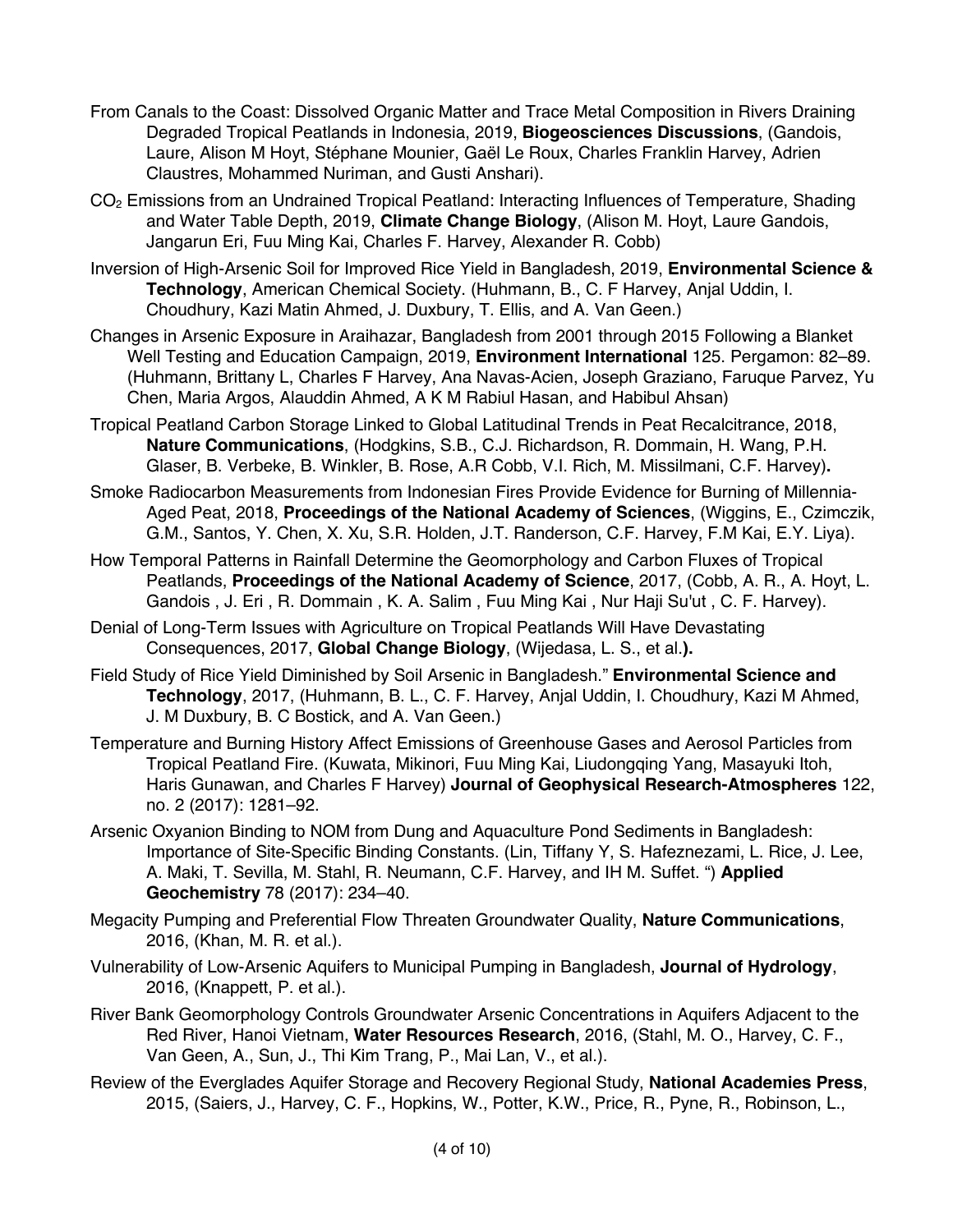Screaton, E., Trussell, R.)

- Forest dynamics and tip-up pools drive pulses of high carbon accumulation rates in a tropical peat dome in Borneo (Southeast Asia), **Biogeochemistry**, 2015, (Dommain R., A. R. Cobb, H. Joosten, P. H. Glaser, A. F.L. Chua, L. Gandois, F. M. Kai, A. Noren, K. Abu Salim, N. S.H. Su'ut, C. F. Harvey).
- Crab Burrows as Conduits for Groundwater-Surface water Exchange in Bangladesh, **Geophysical Research Letters**, 2014, (M. Stahl, M. H. Tarek, D. Yeo, A. B. M. Badruzzaman, C. F. Harvey)
- Detecting Well Casing Leaks in Bangladesh Using a Salt Spiking Method, Groundwater, **Groundwater,**  2014*,* **(**M.O. Stahl, J. B. Ong, C.F. Harvey, C. D. Johnson, A.B.M. Badruzzaman, M.H. Tarek, A. van Geen, J. A. Anderson, J. W. Lane).
- Carbon fluxes from an urban tropical grassland, **Environmental Pollution,** 2014, (Ng BJL, Hutyra LR, Nguyen H, Cobb AR, Kai FM, Harvey C F, Gandois L).
- Origin, composition, and transformation of dissolved organic matter in tropical peatlands, **Geochimica et Cosmochimica Acta**, 2014, (Gandois, L., R. Teisserenc, A. R. Cobb, H. I. Chieng, L. Lim, A. S. Kamariah and C. F. Harvey).
- Retardation of arsenic transport through a Pleistocene aquifer, **Nature**, 2013, (A. van Geen, B. Bostick, P. Trang, V. Lan, N. Mai, P. Manh, P. Viet, K. Radloff, Z. Aziz, J. Mey, M. Stahl, C. F. Harvey, P. Oates, B. Weinman, C. Stengel, F. Frei, R. Kipfer, M. Berg).
- An Off-Grid PV Power System for Meteorological and Eddy Covariance Flux Station in Kranji, Singapore, **Energy Procedia** 33, 2013 (FM Kai, A Cobb, AFL Chua, MH Tee, B Ng, L Gandois, C Harvey)
- Transient Groundwater Dynamics in a Coastal Aquifer: Tides, the Lunar Cycle and the Beach Profile, **Water Resources Research**, 2013, (E. Abarca, H Karam, H. F. Hemond, C. F. Harvey).
- Impact of Deforestation on Solid and Dissolved Organic Matter Characteristics of Tropical Peat Forests: Implications for Carbon Release, **Biogeochemistry**, 2012, (L. Gandois, A. R. Cobb, I. Chieng Hei, L. B. L. Lim, K. Abu Salim, C. F. Harvey).
- Patterns and Variability of Groundwater Flow and Radium Activity at the Coast: A Case Study from Cape Cod, **Marine Chemistry**, 2011, (Michael, H., M. Charette, C. F. Harvey).
- Rice Field Geochemistry and Hydrology: An Explanation for Why Groundwater Irrigated Fields in Bangladesh are Net Sinks of Arsenic from Groundwater, **Environmental Science and Technology**, 2011, (Neumann, R.B., A.P. St. Vincent, L. C. Roberts, A. B. M. Badruzzaman, A. Ali, and C. F. Harvey).
- The Immobility of CO<sub>2</sub> in Marine Sediments Beneath 1500 Meters of Water, ChemSusChem, 2010, (House, K.Z., A. Bilgin. C. F. Harvey, D. P. Schrag).
- Anthropogenic Influences on Groundwater Arsenic Concentrations in Bangladesh, **Nature Geoscience**, 2010, (R. B. Neumann, K. N. Ashfaque, A. B. M. Badruzzaman, M. Ashraf Ali, J. K. Shoemaker and C. F. Harvey).
- Marine Electrical Resistivity Imaging of Submarine Ground-Water Discharge: Sensitivity Analysis and Application in Waquoit Bay, Massachusetts, USA, **Hydrogeology**, 2010, (R. D. Henderson, F. D. Day-Lewis, E. Abarca, C. F. Harvey, H. N. Karam, L. Liu*,* J.W. Lane, Jr.).
- Using Performance Reference Compounds in Polyethylene Passive Samplers to Deduce Sediment Porewater Concentrations for Numerous Target Chemicals, **Environmental Science and Technology**, 2009, (L. Fernandez, C.F. Harvey, P.M. Gschwend).
- The Hydrology of a Groundwater-Irrigated Rice Field in Bangladesh: Seasonal and Daily Mechanisms of Infiltration, **Water Resources Research**, 2009, (R. B. Neumann, M. L. Polizzotto, A. B. M.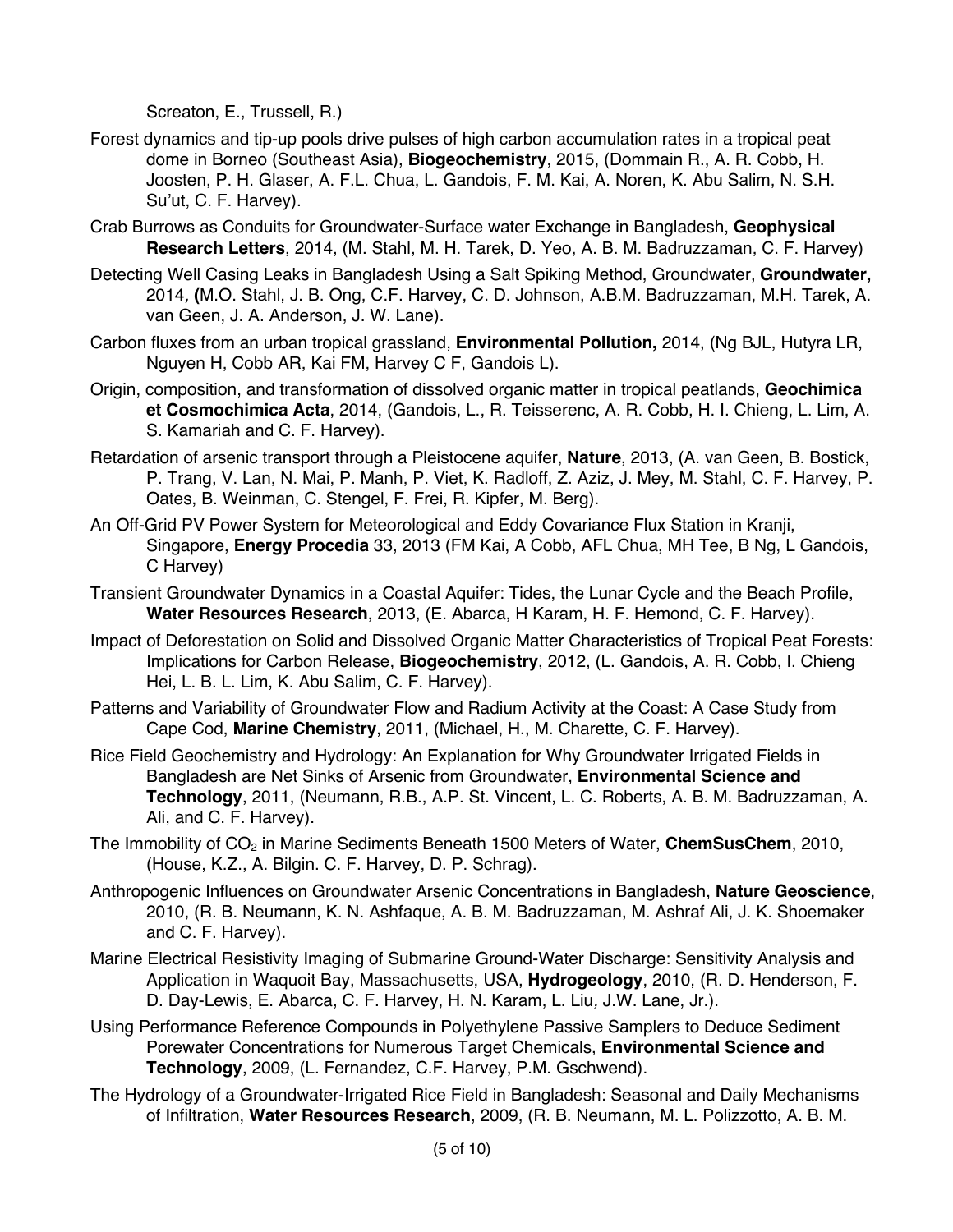Badruzzaman, M. Ashraf Ali, Z. Zhang, C. F. Harvey).

- Investigation of Aquifer-Estuary Interaction Using Wavelet Analysis of Fiber-Optic Temperature Data, **Geophysical Research Letters**, 2009, (R.D. Henderson, F.D. Day-Lewis, C.F. Harvey)
- Acceptance of M. King Hubbert Award, **Groundwater**, 2009*,* (C. F. Harvey).
- A Differential Pressure Instrument with Wireless Telemetry for In-Situ Measurement of Fluid Flow across Sediment-Water Boundaries, **Sensors**, 2009, (A. Gardner, H. Karam, A. Mulligan, C.F. Harvey, T. Hammar, and H. F. Hemond).
- The Energy Penalty of Post-Combustion  $CO<sub>2</sub>$  Capture and Storage and Implications for Retrofitting the Installed Base, **Energy and Environmental Science**, 2009, (K. House, C. F. Harvey, M. Aziz, D. Schrag).
- Seasonal Water Exchange between Aquifers and the Coastal Ocean, **Nature**, 436, 1145-1149, 2005, (H. Michael, A. Mulligan and C. F. Harvey).
- Environmental Science: Poisoned Waters Traced to Source, **Nature**, 2008, (C. F. Harvey)
- The Effects of Dual-Domain Mass Transfer on the Tritium-Helium-3 Groundwater Dating Method, **Environmental Science and Technology**, 2008, (R. Neumann, E. LaBolle and C. F. Harvey)
- Permanent Carbon Dioxide Storage in Deep-Sea Sediments, **Proceedings of the National Academy of Science**, 2006, (K. House, D. Schrag, C. F. Harvey, K. Lackner).
- A Colorimetric Reaction to Quantify Fluid Mixing, **Experiments in Fluids**, 2006, (P. M. Oates and C. F. Harvey).
- Groundwater Dynamics and Arsenic Contamination in Bangladesh, **Chemical Geology**, 228, 112-136, April 2006, (Harvey, C. F., K. N. Ashfaque, W. Yu, A.B.M. Badruzzaman, M. Ashraf Ali, P. M. Oates, H. A. Michael, R. B. Neumann, R. Beckie, S. Islam and M. F. Ahmed).
- Solid-Phases and Desorption Processes of Arsenic within Bangladesh Sediments, **Chemical Geology**, 228, 97-111, 2006, (M. L. Polizzotto, C. F. Harvey, G. Li, B. Badruzzman, A. Ali, M. Newville, S. Sutton and S. Fendorf).
- Groundwater Dynamics and Arsenic Mobilization in Bangladesh Assessed Using Noble Gases and Tritium, **Environmental Science and Technology**, 40(1), 2006, (S. Klump, R. Kipfer, O. Cirpka, C. F. Harvey, K. Ashfaque, A.B.M. Badruzzaman, S. Hug and D. Imboden).
- Comment on *Investigating the Macrodispersion Experiment (MADE) site in Columbus, Mississippi, using a three-dimensional inverse flow and transport model*, **Water Resources Research**, 2006, (Molz, F. J., C. Zheng, S. M. Gorelick, and C. F. Harvey).
- Processes Conducive to the Release and Transport of Arsenic into Aquifers of Bangladesh, **Proceedings of the National Academy of Science**, 102(52), 18819-18823, 2005, (M. L. Polizzotto, C. F. Harvey, S. R. Sutton and S. Fendorf).
- Shedding Light on Reactive Microbial Transport in Porous Media: Experimental Visualization and Numerical Modeling of Pseudomonas Fluorescens 5RL Bioluminescence, **Contaminant Hydrology**, May 2005, (P. M. Oates, C. Castenson, C. F. Harvey, M. Polz, and P. Culligan).
- Arsenic. Its Biogeochemistry and Transport in Groundwater, in "Biogeochemical Cycles of the Elements", Vol. 43 of Met. Ions Biol. Syst., A. Sigel, H. Sigel, and R. K. O. Sigel, eds., M. Dekker, New York, 2005, (C.F. Harvey, and R. Beckie).
- Groundwater Arsenic Contamination on the Ganges Delta: Biogeochemistry, Hydrology, Human Perturbations, and Human Suffering on a Large Scale, **Comptes-Rendus: Geoscience**, 337(1- 2), 2005, (Harvey, C. F., C. Swartz, B. Badruzzman, N. Keon, W. Yu, A. Ali, J. Jay, R. Beckie, V. Niedan, D. Brabander, P. Oates, K. Ahsfaque, D. Islam, H. Hemond, F. Ahmed).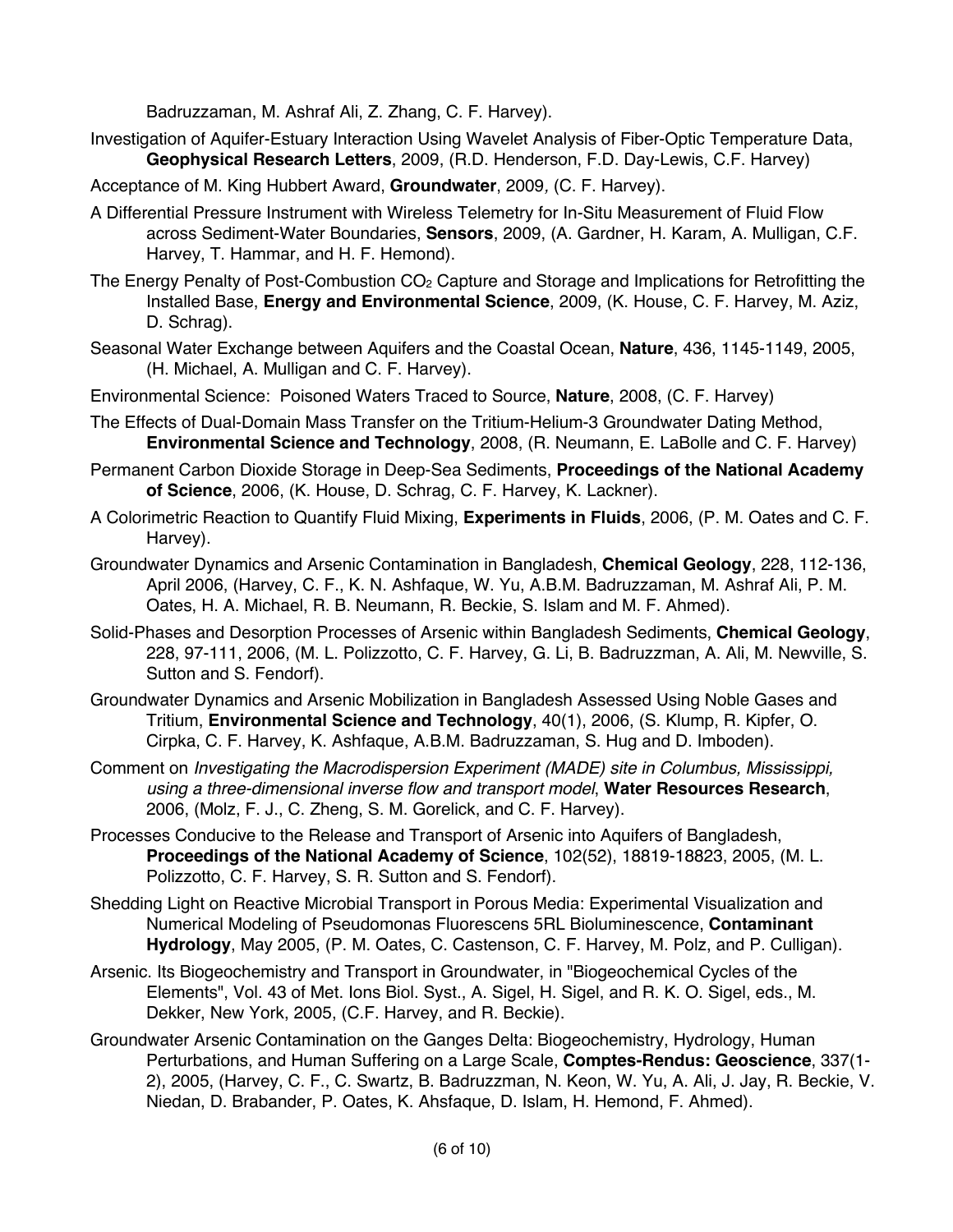- Subsurface Geochemistry and Arsenic Mobility in Bangladesh, **Geochemica Acta,** 4539-4557, 2004, (Swartz, C.H., Keon, N.E., Badruzzman, B., Ali, A., Brabander, D, Jay, J., Islam, S., Hemond, H.F., Harvey, C.F.).
- Experimental Visualization of Solute Transport and Mass Transfer Processes in Spatially Heterogeneous Porous Media, **Environmental Science and Technology**, 38(14), 2004, (Zinn, B., C. F. Harvey, L. Meigs, R. Haggerty, W. Peplinski, and C. Freiherr von Schwerin).
- What Controls the Apparent Timescale of Solute Mass Transfer in Aquifers and Soils? A Comparison of Diverse Experimental Results, **Water Resources Research**, 2004, (Haggerty, R., Harvey, C.F., Freiherr von Schwerin, C., Meigs, L.).
- Bromide Transport Before, During, and After Colloid Mobilization in Push-Pull Tests and the Implications for Changes in Aquifer Properties, **Water Resources Research**, 39(10), 2003, (Hellerich, L., Oates, P., Johnson, C., Nikolaidis, N., Harvey, C. F., and Gschwend, P.).
- Arsenic in Groundwater in Bangladesh: A Geostatistical and Epidemiological Framework for Evaluating Health Effects and Potential Remedies, **Water Resources Research**, 39(6), 2003, (Yu, W., Harvey, C. F., and Harvey, C.M.).
- Characterizing Submarine Groundwater Discharge, **Geophysical Research Letters**, 30(6), 1297, 2003, (Michael, H., Lubetsky, J., and Harvey, C. F.).
- When Good Statistical Models of Aquifer Heterogeneity Go Bad: A Comparison of Flow, Dispersion and Mass Transfer in Multigaussian and Connected Conductivity Fields, **Water Resources Research**, 39(3), 1051, 2003, (Zinn, B., and Harvey, C. F.).
- What Does a Slug Test Measure: An Investigation of Instrument Response and the Effects of Heterogeneity, **Water Resources Research**, 38(12), 2003, (Beckie, R., and Harvey, C. F.).
- Arsenic Mobility and Groundwater Extraction in Bangladesh, **Science**, 298, November 2002, (Harvey, C. F., Swartz, C.H., Badruzzman, B., Keon, N.E., Yu. W., Ali, A., Jay, J., Beckie, R., Niedan, V., Brabander, D, Oates, P., Ahsfaque, K., Islam, S., Hemond, H.F., Ahmed, F.).
- Reactive Transport in Porous Media: A Comparison of Model Prediction with Laboratory Visualization, **Environmental Science and Technology**, 36, 2002, (Gramling, C., Harvey, C.F., Meigs, L.).
- Groundwater Flow in the Ganges Delta, **Science**, Technical Comment, May 2002, (Harvey, C. F.).
- Possible Causes of High Arsenic Concentrations in the Well Water of Bangladesh, **Environmental Sciences**, 8(5), 491, 2001, (Harvey, C.F.).
- Evaluation of an Arsenic Sequential Extraction Method for Evaluating Mobility in Sediments, **Environmental Science and Technology**, 35, 2778, 2001, (Keon, N. E., Swartz, C. H., Brabander, D. J., Harvey, C. F., Hemond, H. F.).
- The Global Flux of CO<sub>2</sub> into Groundwater, Geophysical Research Letters, 28(2), 2001, (Kessler, T. and Harvey, C.F.).
- Rate-limited Mass Transfer or Macrodispersion: Which Dominates Plume Evolution at the MAcroDispersion Experiment (MADE) Site? **Water Resources Research**, 36(3), 637, March 2000, (Harvey, C.F. and Gorelick, S.M.).

# **SELECTED TALKS**

- *The Necromass of Borneo,* Harvard University, Department of Organismal and Evolutionary Biology, 2020.
- *Peatland Geomorphology and Carbon Fluxes,* University of Virginia, 2020.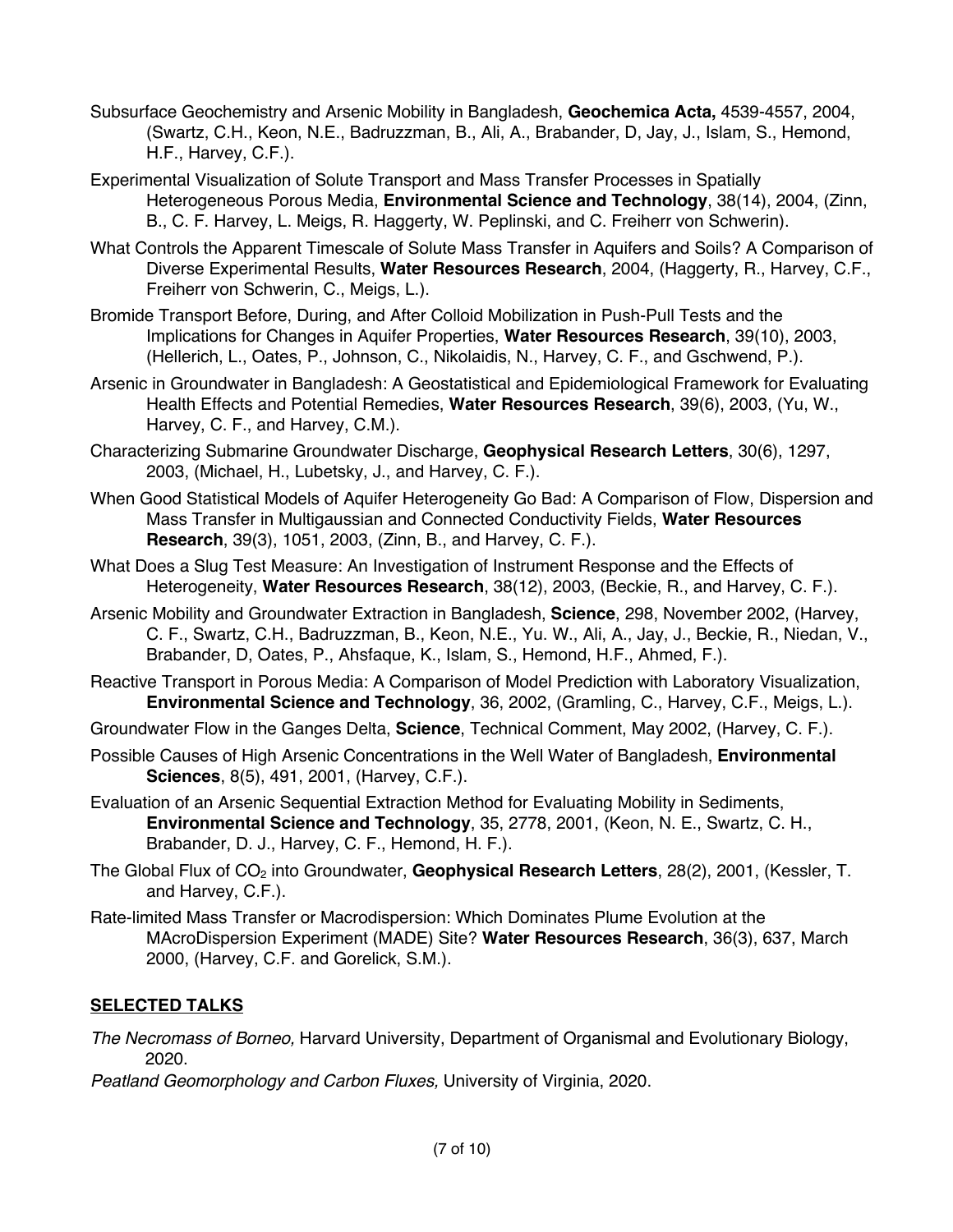- *Physical Controls on Methane Fluxes from Peatlands across the World,* University of British Columbia, 2018.
- *What Drives Saline Circulation Cells in Coastal Aquifers? An Energy Balance for Density-Driven Groundwater Systems*, 21st Hubbert Quorum, 2018.
- *Carbon Dynamics and Hydrologic Processes in Peatlands,* Columbia University, Workshop on the Future of Peatlands, 2015.
- *The Mathematical Simplicity of Tropical Peat Swamp Forests,* U. Cal. Berkeley, Earth Sciences Lecture Series, 2014; Stanford University, Woods Institute for the Environment, 2014.
- *Tropical Peat Forests: Where the Water Table Creates the Land Surface,* 20th Hubbert Quorum, USGS Menlo Park, 2012.
- *Tropical Peat Forests*, Presentation to the Minister of Industry and Primary Resources, and the Minister of Forestry of Brunei and the Heart of Borneo Commission, 2012.
- Oliver Lectures, University of Texas, 2010:

*Origins and Solutions of the Arsenic Crisis in Southeast Asia Coastal Groundwater Dynamics and Biogeochemistry Geologic Carbon Sequestration: Comparing Terrestrial and Submarine Injection*

Lectures at Marie Curie Symposium (European Union), Corsica, 2010:

*Reactive Solute Transport: Laboratory Visualization Experiments to Construct and Test Stochastic Theory* 

*Coastal Groundwater Dynamics and Biogeochemistry* 

*Geologic Carbon Sequestration: Comparing Terrestrial and Submarine Injection*

- *The Cause of Severe Arsenic Contamination in Bangladesh*, Chapman Conference, *Arsenic in Asian Environments,* 2009.
- *Hydrogeology is the Key to Understanding the Arsenic Crisis on the Ganges Delta*, Consortium of Universities for the Advancement of Hydrologic Science, Cyberseminars (on-line live seminar archived at: http://www.cuahsi.org/sem-archive.html), 2008.
- *Toxics in Groundwater*, Symposium on the Future of Environmental Science, Harvard School of Public Health, 2008.
- *Chemical Spreading, Mixing and Reaction in Groundwater*, Gordon Research Conference on Flow in Porous Media, 2006.
- *The Hydrology and Biogeochemistry of the Arsenic Crisis in Bangladesh*, Harvard University, Series on the Global Environment, 2006.
- *The Arsenic Crisis in Bangladesh*, U.S. Geological Survey, Reston VA, 2006.
- *Reactive Transport in Porous Media*, Harvard Geophysics and Rock Mechanics Series, 2006.
- *Solute Mixing and Chemical Reaction in Porous Media*, DFG-NSF Workshop on Geochemical Gradients, sponsored by the Deutsche Forschungsgemeinschaft, 2004.
- *The Crisis of Arsenic Contamination in Bangladesh*, World Water Symposium, Davis CA, 2004.
- *Water Quality and Human Health: Bangladesh as a Case Study*, Public and Private Sector Collaboration in Addressing the UN Millennium Water and Sanitation Goals, American Academy of Arts and Sciences Cambridge, MA, 2003.
- *The Arsenic Crisis on the Ganges Delta: Hydrology, Biogeochemistry, Human Perturbations, and Human Suffering on a Large Scale*, Colloque sur l'EAU, French Academy of Science, 2003.
- *The Arsenic Crisis in Bangladesh*, ETH (EAWAG), Dubendorf, Switzerland, 2003.
- *Solute Transport and Reaction in Groundwater*, Henry Darcy's 200th Birthday: Fundamental Advancements, Observation and Analysis, Geological Society America, Seattle, 2003.
- *Direct Visualization of Reactive Transport: Mixing at the Pore-Scale and at the Darcy-Scale*, Conceptual Model Development for Subsurface Reactive Transport Modeling of Inorganic Contaminants,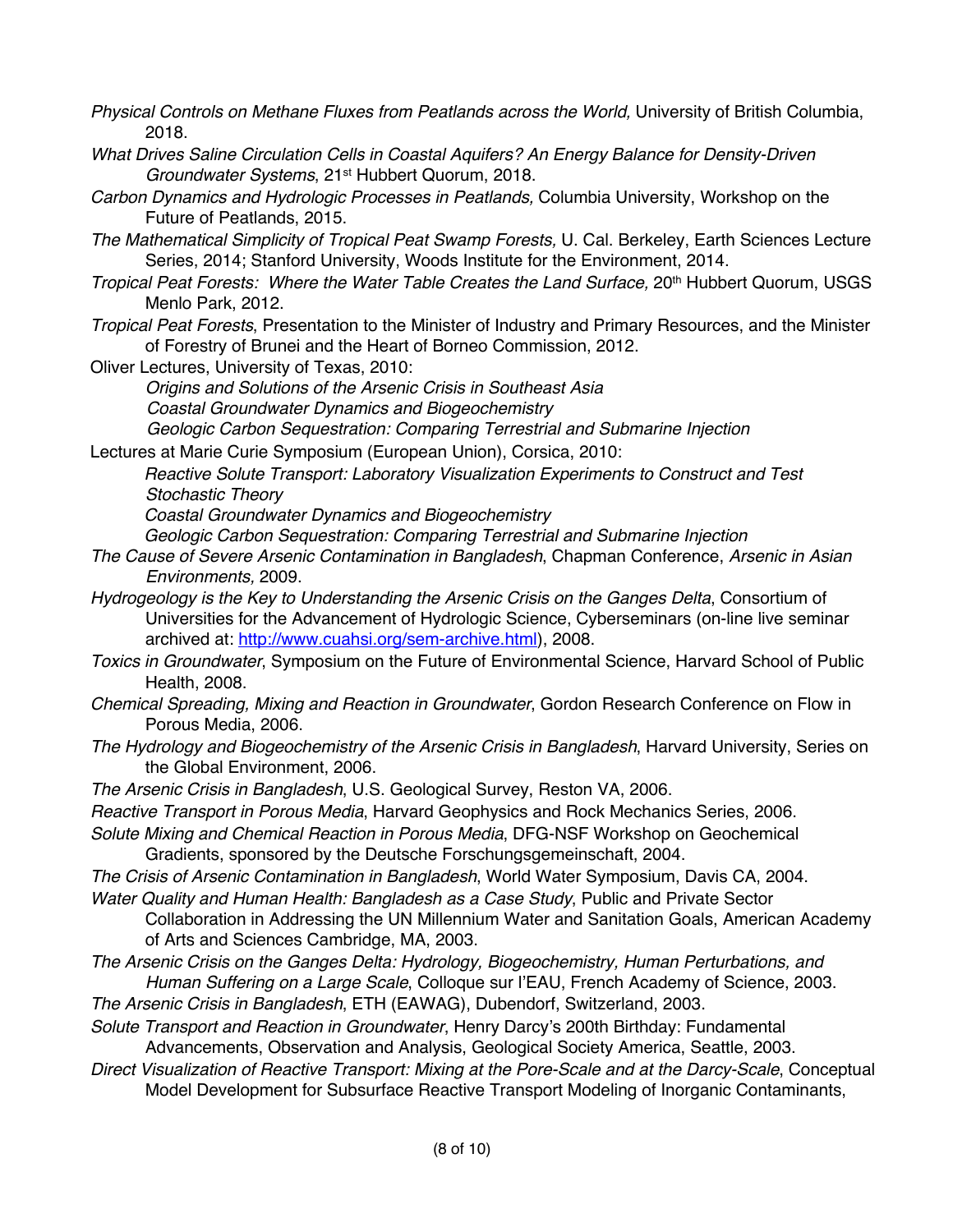Radionuclides, and Nutrients, Federal Interagency Steering Committee on Multimedia Environmental Modeling Workshop, Albuquerque, NM, 2003.

# **GRANTS AND FELLOWSHIPS**

- Collaborative Research: Hydrologic Disturbance in Tropical Peatlands: Linking Drainage, Soil Moisture, Flammability, and Carbon Fluxes, **National Science Foundation**, (2019-2022).
- Tools for Managing Tropical Peatlands and Controlling Haze in Southeast Asia, **Singapore National Research Foundation**, (2017–2023).
- Competing Demands and Future Vulnerability of Groundwater: Drinking Water Quality and Food Security in Arsenic-Impacted South and Southeast Asia, Coupled Human Natural Processes (CHN), **National Science Foundation**, (2015-2020).
- Changes in river-aquifer exchange induced by groundwater pumping, and their effect on arsenic contamination in the Red River Delta, Vietnam, **National Science Foundation**, (2015–2018).
- Health Effects and Geochemistry of Arsenic and Manganese, National Institute for Environmental Health, (2012-2017).
- Center for Environmental Modeling and Sensing (CENSAM), Carbon Fluxes in and out of Tropical Forests, **Singapore National Research Foundation**, (2008–2017).
- Water and Carbon Dynamics in Tropical Peat Lands, **National Science Foundation**, (2011–2014).
- Collaborative Research: Enhancing the sustainability of groundwater pumping from low-arsenic aquifers in southern Asia - a case-study in Vietnam south of Hanoi, **National Science Foundation**, (2009–2012).
- Hydrogeology of Kuwait, **Kuwait-MIT Center for Natural Resources and Environment***,* (2009).
- Environmental Sensor Networks in Asian Rice Fields, **National Science Foundation**, (2006–2009).
- Saltwater and Freshwater Fluxes through Coastal Aquifers: Multiple Time Scales of Terrestrial and Oceanic Forcing, **National Science Foundation**, (2006–2009).
- CO2 Sequestration Beneath the Deep-Sea Floor, **Department of Energy**, (2006 –2007).
- Freshwater/Saltwater Interaction at the Coast, **Sea Grant, Woods Hole Oceanographic Institute,**  (2006 –2008).
- Groundwater Dynamics and Arsenic Contamination in the Ganges Delta: Irrigated Agriculture, Solute Transport, and Aquifer Flushing, **National Science Foundation**, (2005 –2009).
- Collaborative Research: Mathematical and Experimental Analysis of Transport Phenomena in Highly Heterogeneous Porous Media, **National Science Foundation,** (2003 –2006).
- Rotting Foundations and Groundwater Dynamics Beneath Boston, **City of Boston**, (2003).
- Tracking Arsenic through the Food Chain, **National Institute of Health**, (2002 2003).
- Arsenic Contaminated Groundwater in Bangladesh: Characterizing the Source, Mobilization, and Transport, **National Science Foundation**, (2000 - 2003).
- A Sustainable Water Supply System in an Arsenic-Contaminated Asian Environments, **Alliance for Global Sustainability**, (2000 - 2002).
- Revisiting two Basic Processes in Hydrogeology: Solute Transport in Heterogeneous Formations and Chemical Mixing in Porous Media, **National Science Foundation CAREER**, (1999 - 2004)**.**
- Transport Visualization for Studying Mass Transfer and Solute Transport in Permeable Media Upscaling the Effects of Diffusion in Natural Soils and Aquifers, **Department of Energy (Basic Energy Science),** (2000 - 2003).
- Investigating Contaminant inputs via Submarine Groundwater Discharge to Coastal Waters using Radium Isotopes, **Office of Naval Research** (1999 – 2001).
- A Decision Analysis Framework for Groundwater Remediation, **Environmental Protection Agency (NCERQA)**, (1997 - 2000).